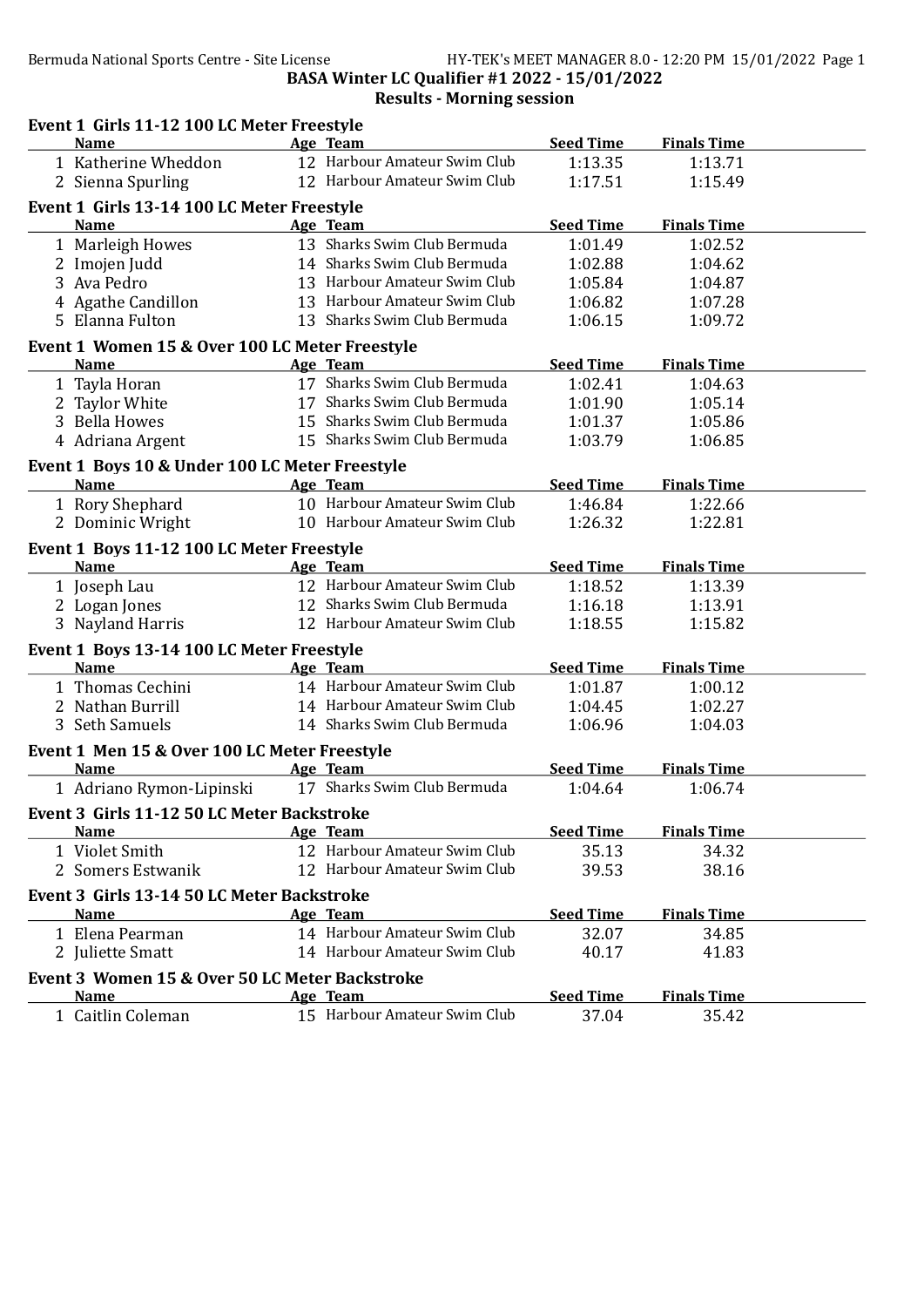## BASA Winter LC Qualifier #1 2022 - 15/01/2022 Results - Morning session

| Seed Time<br><b>Finals Time</b><br><b>Name</b><br>Age Team<br>1 Dominic Wright 10 Harbour Amateur Swim Club<br>45.81<br>43.56<br>10 Harbour Amateur Swim Club<br>2 Rory Shephard<br>55.45<br>44.69<br>Event 3 Boys 11-12 50 LC Meter Backstroke<br><b>Seed Time</b><br><b>Finals Time</b><br><b>Name</b><br>Age Team<br><u> 1980 - Johann Barbara, martin a</u><br>12 Harbour Amateur Swim Club<br>1 Jacob Wright<br>40.39<br>37.87<br>Event 4 Girls 11-12 100 LC Meter Butterfly<br><b>Seed Time</b><br><b>Example 2</b> Age Team<br><b>Finals Time</b><br><b>Name</b><br>1 Arabella Newport Derbyshir 12 Harbour Amateur Swim Club<br>1:16.07<br>1:15.80<br>Event 4 Girls 13-14 100 LC Meter Butterfly<br><b>Example 2 Age Team</b><br>Seed Time<br><b>Finals Time</b><br><b>Name</b><br>1 Agathe Candillon 13 Harbour Amateur Swim Club<br>1:13.19<br>1:15.39<br>14 Sharks Swim Club Bermuda<br>1:09.09<br>2 Imojen Judd<br>1:19.96<br>Event 4 Boys 13-14 100 LC Meter Butterfly<br><b>Seed Time</b><br>Name Age Team<br><b>Finals Time</b><br>1 Thomas Cechini 14 Harbour Amateur Swim Club<br>1:10.85<br>1:09.59<br>Event 6 Girls 11-12 200 LC Meter Freestyle<br><b>Seed Time</b><br>Name<br><b>Finals Time</b><br>Age Team<br>11 Harbour Amateur Swim Club<br><b>NT</b><br>1 Gaby Cechini<br>2:54.90<br>Event 6 Girls 13-14 200 LC Meter Freestyle<br><b>Seed Time</b><br><b>Finals Time</b><br>Age Team<br><b>Name</b><br><u> 1980 - Johann Barbara, martxa eta politikar</u><br>the control of the control of the control of<br>14 Harbour Amateur Swim Club<br>1 Fenella Wightman<br>2:36.57<br>2:37.24<br>Event 6 Women 15 & Over 200 LC Meter Freestyle<br>Seed Time<br><b>Example 2016</b> Age Team<br><b>Finals Time</b><br><b>Name</b><br>17 Sharks Swim Club Bermuda<br>1 Taylor White<br>2:12.84<br>2:23.96<br>17 Sharks Swim Club Bermuda<br>2:17.54<br>2 Tayla Horan<br>2:24.92<br>Event 6 Men 15 & Over 200 LC Meter Freestyle<br>Name Age Team<br><b>Seed Time</b><br><b>Finals Time</b><br>15 Harbour Amateur Swim Club<br>1 Brandon Adkins<br>2:01.85<br>2:04.39<br>Event 7 Girls 11-12 50 LC Meter Breaststroke<br><b>Example 2</b> Age Team<br><b>Seed Time</b><br><b>Finals Time</b><br><b>Name</b><br>12 Harbour Amateur Swim Club<br>1 Sienna Spurling<br>42.67<br>43.01<br>2 Katherine Wheddon 12 Harbour Amateur Swim Club<br>44.65<br>43.84<br>11 Harbour Amateur Swim Club<br>3 Tallulah Parkinson<br><b>NT</b><br>45.85<br>12 Harbour Amateur Swim Club<br>51.10<br>46.99<br>4 Cristina Abend<br>Event 7 Women 15 & Over 50 LC Meter Breaststroke<br><b>Seed Time</b><br><b>Finals Time</b><br>Name<br>Age Team<br>15 Sharks Swim Club Bermuda<br>1 Bella Howes<br>37.44<br>40.43<br>15 Harbour Amateur Swim Club<br>2 Caitlin Coleman<br>41.58<br>40.74<br>15 Sharks Swim Club Bermuda<br>3 Adriana Argent<br>42.34<br>39.86<br>Event 7 Boys 11-12 50 LC Meter Breaststroke<br><b>Seed Time</b><br><b>Finals Time</b><br><b>Name</b><br>Age Team<br>12 Harbour Amateur Swim Club<br>1 Noah Maranzana<br>54.92<br>44.59<br>12 Harbour Amateur Swim Club<br>2 Jacob Wright<br>52.78<br>46.70 | Event 3 Boys 10 & Under 50 LC Meter Backstroke |  |  |  |
|------------------------------------------------------------------------------------------------------------------------------------------------------------------------------------------------------------------------------------------------------------------------------------------------------------------------------------------------------------------------------------------------------------------------------------------------------------------------------------------------------------------------------------------------------------------------------------------------------------------------------------------------------------------------------------------------------------------------------------------------------------------------------------------------------------------------------------------------------------------------------------------------------------------------------------------------------------------------------------------------------------------------------------------------------------------------------------------------------------------------------------------------------------------------------------------------------------------------------------------------------------------------------------------------------------------------------------------------------------------------------------------------------------------------------------------------------------------------------------------------------------------------------------------------------------------------------------------------------------------------------------------------------------------------------------------------------------------------------------------------------------------------------------------------------------------------------------------------------------------------------------------------------------------------------------------------------------------------------------------------------------------------------------------------------------------------------------------------------------------------------------------------------------------------------------------------------------------------------------------------------------------------------------------------------------------------------------------------------------------------------------------------------------------------------------------------------------------------------------------------------------------------------------------------------------------------------------------------------------------------------------------------------------------------------------------------------------------------------------------------------------------------------------------------------------------------------------------------------------------------------------------------------------------------------------------------------------------------------------------------------------------------------------------------------------------------------------------------------------------------------|------------------------------------------------|--|--|--|
|                                                                                                                                                                                                                                                                                                                                                                                                                                                                                                                                                                                                                                                                                                                                                                                                                                                                                                                                                                                                                                                                                                                                                                                                                                                                                                                                                                                                                                                                                                                                                                                                                                                                                                                                                                                                                                                                                                                                                                                                                                                                                                                                                                                                                                                                                                                                                                                                                                                                                                                                                                                                                                                                                                                                                                                                                                                                                                                                                                                                                                                                                                                              |                                                |  |  |  |
|                                                                                                                                                                                                                                                                                                                                                                                                                                                                                                                                                                                                                                                                                                                                                                                                                                                                                                                                                                                                                                                                                                                                                                                                                                                                                                                                                                                                                                                                                                                                                                                                                                                                                                                                                                                                                                                                                                                                                                                                                                                                                                                                                                                                                                                                                                                                                                                                                                                                                                                                                                                                                                                                                                                                                                                                                                                                                                                                                                                                                                                                                                                              |                                                |  |  |  |
|                                                                                                                                                                                                                                                                                                                                                                                                                                                                                                                                                                                                                                                                                                                                                                                                                                                                                                                                                                                                                                                                                                                                                                                                                                                                                                                                                                                                                                                                                                                                                                                                                                                                                                                                                                                                                                                                                                                                                                                                                                                                                                                                                                                                                                                                                                                                                                                                                                                                                                                                                                                                                                                                                                                                                                                                                                                                                                                                                                                                                                                                                                                              |                                                |  |  |  |
|                                                                                                                                                                                                                                                                                                                                                                                                                                                                                                                                                                                                                                                                                                                                                                                                                                                                                                                                                                                                                                                                                                                                                                                                                                                                                                                                                                                                                                                                                                                                                                                                                                                                                                                                                                                                                                                                                                                                                                                                                                                                                                                                                                                                                                                                                                                                                                                                                                                                                                                                                                                                                                                                                                                                                                                                                                                                                                                                                                                                                                                                                                                              |                                                |  |  |  |
|                                                                                                                                                                                                                                                                                                                                                                                                                                                                                                                                                                                                                                                                                                                                                                                                                                                                                                                                                                                                                                                                                                                                                                                                                                                                                                                                                                                                                                                                                                                                                                                                                                                                                                                                                                                                                                                                                                                                                                                                                                                                                                                                                                                                                                                                                                                                                                                                                                                                                                                                                                                                                                                                                                                                                                                                                                                                                                                                                                                                                                                                                                                              |                                                |  |  |  |
|                                                                                                                                                                                                                                                                                                                                                                                                                                                                                                                                                                                                                                                                                                                                                                                                                                                                                                                                                                                                                                                                                                                                                                                                                                                                                                                                                                                                                                                                                                                                                                                                                                                                                                                                                                                                                                                                                                                                                                                                                                                                                                                                                                                                                                                                                                                                                                                                                                                                                                                                                                                                                                                                                                                                                                                                                                                                                                                                                                                                                                                                                                                              |                                                |  |  |  |
|                                                                                                                                                                                                                                                                                                                                                                                                                                                                                                                                                                                                                                                                                                                                                                                                                                                                                                                                                                                                                                                                                                                                                                                                                                                                                                                                                                                                                                                                                                                                                                                                                                                                                                                                                                                                                                                                                                                                                                                                                                                                                                                                                                                                                                                                                                                                                                                                                                                                                                                                                                                                                                                                                                                                                                                                                                                                                                                                                                                                                                                                                                                              |                                                |  |  |  |
|                                                                                                                                                                                                                                                                                                                                                                                                                                                                                                                                                                                                                                                                                                                                                                                                                                                                                                                                                                                                                                                                                                                                                                                                                                                                                                                                                                                                                                                                                                                                                                                                                                                                                                                                                                                                                                                                                                                                                                                                                                                                                                                                                                                                                                                                                                                                                                                                                                                                                                                                                                                                                                                                                                                                                                                                                                                                                                                                                                                                                                                                                                                              |                                                |  |  |  |
|                                                                                                                                                                                                                                                                                                                                                                                                                                                                                                                                                                                                                                                                                                                                                                                                                                                                                                                                                                                                                                                                                                                                                                                                                                                                                                                                                                                                                                                                                                                                                                                                                                                                                                                                                                                                                                                                                                                                                                                                                                                                                                                                                                                                                                                                                                                                                                                                                                                                                                                                                                                                                                                                                                                                                                                                                                                                                                                                                                                                                                                                                                                              |                                                |  |  |  |
|                                                                                                                                                                                                                                                                                                                                                                                                                                                                                                                                                                                                                                                                                                                                                                                                                                                                                                                                                                                                                                                                                                                                                                                                                                                                                                                                                                                                                                                                                                                                                                                                                                                                                                                                                                                                                                                                                                                                                                                                                                                                                                                                                                                                                                                                                                                                                                                                                                                                                                                                                                                                                                                                                                                                                                                                                                                                                                                                                                                                                                                                                                                              |                                                |  |  |  |
|                                                                                                                                                                                                                                                                                                                                                                                                                                                                                                                                                                                                                                                                                                                                                                                                                                                                                                                                                                                                                                                                                                                                                                                                                                                                                                                                                                                                                                                                                                                                                                                                                                                                                                                                                                                                                                                                                                                                                                                                                                                                                                                                                                                                                                                                                                                                                                                                                                                                                                                                                                                                                                                                                                                                                                                                                                                                                                                                                                                                                                                                                                                              |                                                |  |  |  |
|                                                                                                                                                                                                                                                                                                                                                                                                                                                                                                                                                                                                                                                                                                                                                                                                                                                                                                                                                                                                                                                                                                                                                                                                                                                                                                                                                                                                                                                                                                                                                                                                                                                                                                                                                                                                                                                                                                                                                                                                                                                                                                                                                                                                                                                                                                                                                                                                                                                                                                                                                                                                                                                                                                                                                                                                                                                                                                                                                                                                                                                                                                                              |                                                |  |  |  |
|                                                                                                                                                                                                                                                                                                                                                                                                                                                                                                                                                                                                                                                                                                                                                                                                                                                                                                                                                                                                                                                                                                                                                                                                                                                                                                                                                                                                                                                                                                                                                                                                                                                                                                                                                                                                                                                                                                                                                                                                                                                                                                                                                                                                                                                                                                                                                                                                                                                                                                                                                                                                                                                                                                                                                                                                                                                                                                                                                                                                                                                                                                                              |                                                |  |  |  |
|                                                                                                                                                                                                                                                                                                                                                                                                                                                                                                                                                                                                                                                                                                                                                                                                                                                                                                                                                                                                                                                                                                                                                                                                                                                                                                                                                                                                                                                                                                                                                                                                                                                                                                                                                                                                                                                                                                                                                                                                                                                                                                                                                                                                                                                                                                                                                                                                                                                                                                                                                                                                                                                                                                                                                                                                                                                                                                                                                                                                                                                                                                                              |                                                |  |  |  |
|                                                                                                                                                                                                                                                                                                                                                                                                                                                                                                                                                                                                                                                                                                                                                                                                                                                                                                                                                                                                                                                                                                                                                                                                                                                                                                                                                                                                                                                                                                                                                                                                                                                                                                                                                                                                                                                                                                                                                                                                                                                                                                                                                                                                                                                                                                                                                                                                                                                                                                                                                                                                                                                                                                                                                                                                                                                                                                                                                                                                                                                                                                                              |                                                |  |  |  |
|                                                                                                                                                                                                                                                                                                                                                                                                                                                                                                                                                                                                                                                                                                                                                                                                                                                                                                                                                                                                                                                                                                                                                                                                                                                                                                                                                                                                                                                                                                                                                                                                                                                                                                                                                                                                                                                                                                                                                                                                                                                                                                                                                                                                                                                                                                                                                                                                                                                                                                                                                                                                                                                                                                                                                                                                                                                                                                                                                                                                                                                                                                                              |                                                |  |  |  |
|                                                                                                                                                                                                                                                                                                                                                                                                                                                                                                                                                                                                                                                                                                                                                                                                                                                                                                                                                                                                                                                                                                                                                                                                                                                                                                                                                                                                                                                                                                                                                                                                                                                                                                                                                                                                                                                                                                                                                                                                                                                                                                                                                                                                                                                                                                                                                                                                                                                                                                                                                                                                                                                                                                                                                                                                                                                                                                                                                                                                                                                                                                                              |                                                |  |  |  |
|                                                                                                                                                                                                                                                                                                                                                                                                                                                                                                                                                                                                                                                                                                                                                                                                                                                                                                                                                                                                                                                                                                                                                                                                                                                                                                                                                                                                                                                                                                                                                                                                                                                                                                                                                                                                                                                                                                                                                                                                                                                                                                                                                                                                                                                                                                                                                                                                                                                                                                                                                                                                                                                                                                                                                                                                                                                                                                                                                                                                                                                                                                                              |                                                |  |  |  |
|                                                                                                                                                                                                                                                                                                                                                                                                                                                                                                                                                                                                                                                                                                                                                                                                                                                                                                                                                                                                                                                                                                                                                                                                                                                                                                                                                                                                                                                                                                                                                                                                                                                                                                                                                                                                                                                                                                                                                                                                                                                                                                                                                                                                                                                                                                                                                                                                                                                                                                                                                                                                                                                                                                                                                                                                                                                                                                                                                                                                                                                                                                                              |                                                |  |  |  |
|                                                                                                                                                                                                                                                                                                                                                                                                                                                                                                                                                                                                                                                                                                                                                                                                                                                                                                                                                                                                                                                                                                                                                                                                                                                                                                                                                                                                                                                                                                                                                                                                                                                                                                                                                                                                                                                                                                                                                                                                                                                                                                                                                                                                                                                                                                                                                                                                                                                                                                                                                                                                                                                                                                                                                                                                                                                                                                                                                                                                                                                                                                                              |                                                |  |  |  |
|                                                                                                                                                                                                                                                                                                                                                                                                                                                                                                                                                                                                                                                                                                                                                                                                                                                                                                                                                                                                                                                                                                                                                                                                                                                                                                                                                                                                                                                                                                                                                                                                                                                                                                                                                                                                                                                                                                                                                                                                                                                                                                                                                                                                                                                                                                                                                                                                                                                                                                                                                                                                                                                                                                                                                                                                                                                                                                                                                                                                                                                                                                                              |                                                |  |  |  |
|                                                                                                                                                                                                                                                                                                                                                                                                                                                                                                                                                                                                                                                                                                                                                                                                                                                                                                                                                                                                                                                                                                                                                                                                                                                                                                                                                                                                                                                                                                                                                                                                                                                                                                                                                                                                                                                                                                                                                                                                                                                                                                                                                                                                                                                                                                                                                                                                                                                                                                                                                                                                                                                                                                                                                                                                                                                                                                                                                                                                                                                                                                                              |                                                |  |  |  |
|                                                                                                                                                                                                                                                                                                                                                                                                                                                                                                                                                                                                                                                                                                                                                                                                                                                                                                                                                                                                                                                                                                                                                                                                                                                                                                                                                                                                                                                                                                                                                                                                                                                                                                                                                                                                                                                                                                                                                                                                                                                                                                                                                                                                                                                                                                                                                                                                                                                                                                                                                                                                                                                                                                                                                                                                                                                                                                                                                                                                                                                                                                                              |                                                |  |  |  |
|                                                                                                                                                                                                                                                                                                                                                                                                                                                                                                                                                                                                                                                                                                                                                                                                                                                                                                                                                                                                                                                                                                                                                                                                                                                                                                                                                                                                                                                                                                                                                                                                                                                                                                                                                                                                                                                                                                                                                                                                                                                                                                                                                                                                                                                                                                                                                                                                                                                                                                                                                                                                                                                                                                                                                                                                                                                                                                                                                                                                                                                                                                                              |                                                |  |  |  |
|                                                                                                                                                                                                                                                                                                                                                                                                                                                                                                                                                                                                                                                                                                                                                                                                                                                                                                                                                                                                                                                                                                                                                                                                                                                                                                                                                                                                                                                                                                                                                                                                                                                                                                                                                                                                                                                                                                                                                                                                                                                                                                                                                                                                                                                                                                                                                                                                                                                                                                                                                                                                                                                                                                                                                                                                                                                                                                                                                                                                                                                                                                                              |                                                |  |  |  |
|                                                                                                                                                                                                                                                                                                                                                                                                                                                                                                                                                                                                                                                                                                                                                                                                                                                                                                                                                                                                                                                                                                                                                                                                                                                                                                                                                                                                                                                                                                                                                                                                                                                                                                                                                                                                                                                                                                                                                                                                                                                                                                                                                                                                                                                                                                                                                                                                                                                                                                                                                                                                                                                                                                                                                                                                                                                                                                                                                                                                                                                                                                                              |                                                |  |  |  |
|                                                                                                                                                                                                                                                                                                                                                                                                                                                                                                                                                                                                                                                                                                                                                                                                                                                                                                                                                                                                                                                                                                                                                                                                                                                                                                                                                                                                                                                                                                                                                                                                                                                                                                                                                                                                                                                                                                                                                                                                                                                                                                                                                                                                                                                                                                                                                                                                                                                                                                                                                                                                                                                                                                                                                                                                                                                                                                                                                                                                                                                                                                                              |                                                |  |  |  |
|                                                                                                                                                                                                                                                                                                                                                                                                                                                                                                                                                                                                                                                                                                                                                                                                                                                                                                                                                                                                                                                                                                                                                                                                                                                                                                                                                                                                                                                                                                                                                                                                                                                                                                                                                                                                                                                                                                                                                                                                                                                                                                                                                                                                                                                                                                                                                                                                                                                                                                                                                                                                                                                                                                                                                                                                                                                                                                                                                                                                                                                                                                                              |                                                |  |  |  |
|                                                                                                                                                                                                                                                                                                                                                                                                                                                                                                                                                                                                                                                                                                                                                                                                                                                                                                                                                                                                                                                                                                                                                                                                                                                                                                                                                                                                                                                                                                                                                                                                                                                                                                                                                                                                                                                                                                                                                                                                                                                                                                                                                                                                                                                                                                                                                                                                                                                                                                                                                                                                                                                                                                                                                                                                                                                                                                                                                                                                                                                                                                                              |                                                |  |  |  |
|                                                                                                                                                                                                                                                                                                                                                                                                                                                                                                                                                                                                                                                                                                                                                                                                                                                                                                                                                                                                                                                                                                                                                                                                                                                                                                                                                                                                                                                                                                                                                                                                                                                                                                                                                                                                                                                                                                                                                                                                                                                                                                                                                                                                                                                                                                                                                                                                                                                                                                                                                                                                                                                                                                                                                                                                                                                                                                                                                                                                                                                                                                                              |                                                |  |  |  |
|                                                                                                                                                                                                                                                                                                                                                                                                                                                                                                                                                                                                                                                                                                                                                                                                                                                                                                                                                                                                                                                                                                                                                                                                                                                                                                                                                                                                                                                                                                                                                                                                                                                                                                                                                                                                                                                                                                                                                                                                                                                                                                                                                                                                                                                                                                                                                                                                                                                                                                                                                                                                                                                                                                                                                                                                                                                                                                                                                                                                                                                                                                                              |                                                |  |  |  |
|                                                                                                                                                                                                                                                                                                                                                                                                                                                                                                                                                                                                                                                                                                                                                                                                                                                                                                                                                                                                                                                                                                                                                                                                                                                                                                                                                                                                                                                                                                                                                                                                                                                                                                                                                                                                                                                                                                                                                                                                                                                                                                                                                                                                                                                                                                                                                                                                                                                                                                                                                                                                                                                                                                                                                                                                                                                                                                                                                                                                                                                                                                                              |                                                |  |  |  |
|                                                                                                                                                                                                                                                                                                                                                                                                                                                                                                                                                                                                                                                                                                                                                                                                                                                                                                                                                                                                                                                                                                                                                                                                                                                                                                                                                                                                                                                                                                                                                                                                                                                                                                                                                                                                                                                                                                                                                                                                                                                                                                                                                                                                                                                                                                                                                                                                                                                                                                                                                                                                                                                                                                                                                                                                                                                                                                                                                                                                                                                                                                                              |                                                |  |  |  |
|                                                                                                                                                                                                                                                                                                                                                                                                                                                                                                                                                                                                                                                                                                                                                                                                                                                                                                                                                                                                                                                                                                                                                                                                                                                                                                                                                                                                                                                                                                                                                                                                                                                                                                                                                                                                                                                                                                                                                                                                                                                                                                                                                                                                                                                                                                                                                                                                                                                                                                                                                                                                                                                                                                                                                                                                                                                                                                                                                                                                                                                                                                                              |                                                |  |  |  |
|                                                                                                                                                                                                                                                                                                                                                                                                                                                                                                                                                                                                                                                                                                                                                                                                                                                                                                                                                                                                                                                                                                                                                                                                                                                                                                                                                                                                                                                                                                                                                                                                                                                                                                                                                                                                                                                                                                                                                                                                                                                                                                                                                                                                                                                                                                                                                                                                                                                                                                                                                                                                                                                                                                                                                                                                                                                                                                                                                                                                                                                                                                                              |                                                |  |  |  |
|                                                                                                                                                                                                                                                                                                                                                                                                                                                                                                                                                                                                                                                                                                                                                                                                                                                                                                                                                                                                                                                                                                                                                                                                                                                                                                                                                                                                                                                                                                                                                                                                                                                                                                                                                                                                                                                                                                                                                                                                                                                                                                                                                                                                                                                                                                                                                                                                                                                                                                                                                                                                                                                                                                                                                                                                                                                                                                                                                                                                                                                                                                                              |                                                |  |  |  |
|                                                                                                                                                                                                                                                                                                                                                                                                                                                                                                                                                                                                                                                                                                                                                                                                                                                                                                                                                                                                                                                                                                                                                                                                                                                                                                                                                                                                                                                                                                                                                                                                                                                                                                                                                                                                                                                                                                                                                                                                                                                                                                                                                                                                                                                                                                                                                                                                                                                                                                                                                                                                                                                                                                                                                                                                                                                                                                                                                                                                                                                                                                                              |                                                |  |  |  |
|                                                                                                                                                                                                                                                                                                                                                                                                                                                                                                                                                                                                                                                                                                                                                                                                                                                                                                                                                                                                                                                                                                                                                                                                                                                                                                                                                                                                                                                                                                                                                                                                                                                                                                                                                                                                                                                                                                                                                                                                                                                                                                                                                                                                                                                                                                                                                                                                                                                                                                                                                                                                                                                                                                                                                                                                                                                                                                                                                                                                                                                                                                                              |                                                |  |  |  |
|                                                                                                                                                                                                                                                                                                                                                                                                                                                                                                                                                                                                                                                                                                                                                                                                                                                                                                                                                                                                                                                                                                                                                                                                                                                                                                                                                                                                                                                                                                                                                                                                                                                                                                                                                                                                                                                                                                                                                                                                                                                                                                                                                                                                                                                                                                                                                                                                                                                                                                                                                                                                                                                                                                                                                                                                                                                                                                                                                                                                                                                                                                                              |                                                |  |  |  |
|                                                                                                                                                                                                                                                                                                                                                                                                                                                                                                                                                                                                                                                                                                                                                                                                                                                                                                                                                                                                                                                                                                                                                                                                                                                                                                                                                                                                                                                                                                                                                                                                                                                                                                                                                                                                                                                                                                                                                                                                                                                                                                                                                                                                                                                                                                                                                                                                                                                                                                                                                                                                                                                                                                                                                                                                                                                                                                                                                                                                                                                                                                                              |                                                |  |  |  |
|                                                                                                                                                                                                                                                                                                                                                                                                                                                                                                                                                                                                                                                                                                                                                                                                                                                                                                                                                                                                                                                                                                                                                                                                                                                                                                                                                                                                                                                                                                                                                                                                                                                                                                                                                                                                                                                                                                                                                                                                                                                                                                                                                                                                                                                                                                                                                                                                                                                                                                                                                                                                                                                                                                                                                                                                                                                                                                                                                                                                                                                                                                                              |                                                |  |  |  |
|                                                                                                                                                                                                                                                                                                                                                                                                                                                                                                                                                                                                                                                                                                                                                                                                                                                                                                                                                                                                                                                                                                                                                                                                                                                                                                                                                                                                                                                                                                                                                                                                                                                                                                                                                                                                                                                                                                                                                                                                                                                                                                                                                                                                                                                                                                                                                                                                                                                                                                                                                                                                                                                                                                                                                                                                                                                                                                                                                                                                                                                                                                                              |                                                |  |  |  |
|                                                                                                                                                                                                                                                                                                                                                                                                                                                                                                                                                                                                                                                                                                                                                                                                                                                                                                                                                                                                                                                                                                                                                                                                                                                                                                                                                                                                                                                                                                                                                                                                                                                                                                                                                                                                                                                                                                                                                                                                                                                                                                                                                                                                                                                                                                                                                                                                                                                                                                                                                                                                                                                                                                                                                                                                                                                                                                                                                                                                                                                                                                                              |                                                |  |  |  |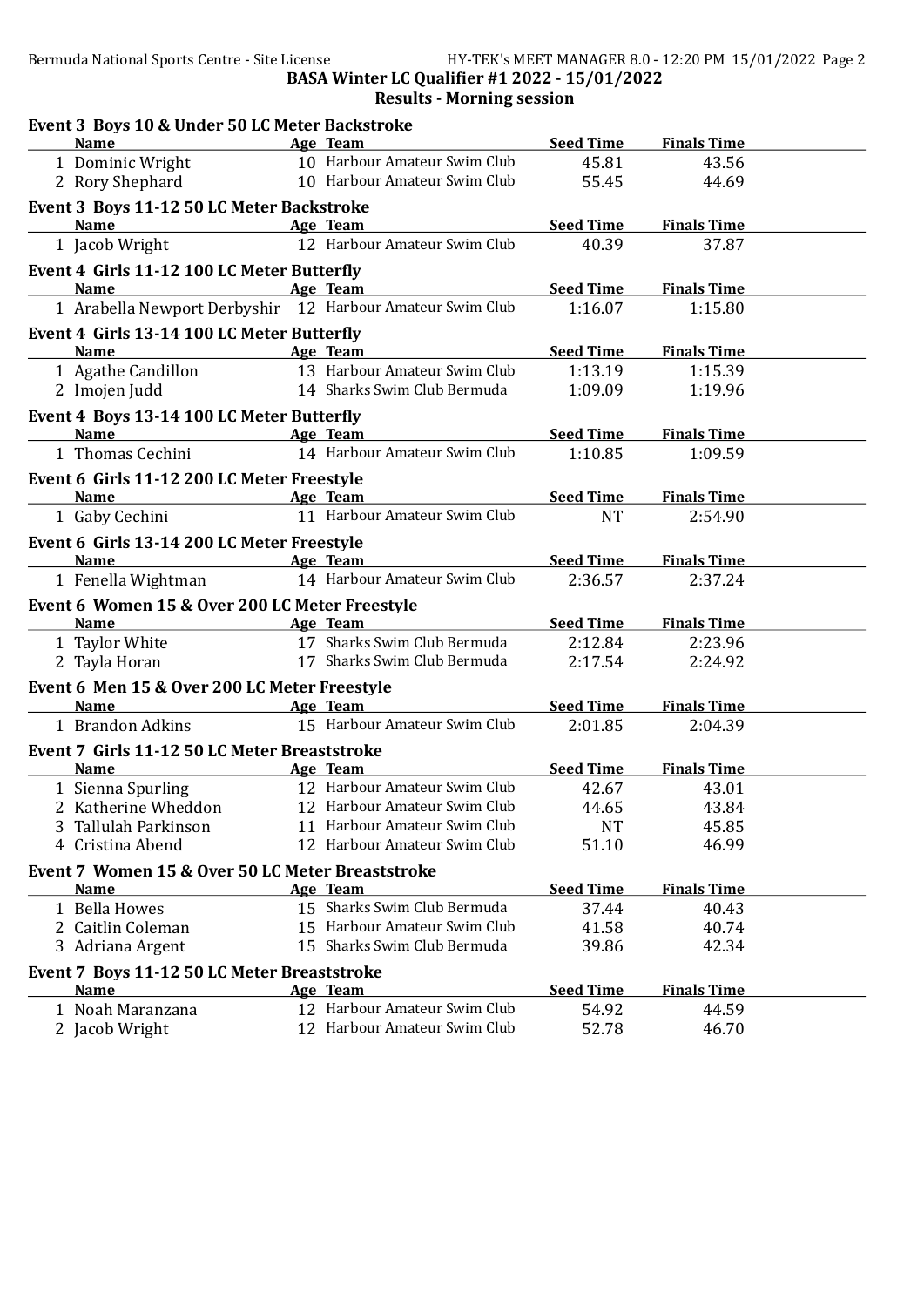Results - Morning session

| Event 7 Boys 13-14 50 LC Meter Breaststroke                  |                              |                  |                              |  |
|--------------------------------------------------------------|------------------------------|------------------|------------------------------|--|
| <b>Name</b>                                                  | Age Team                     | <b>Seed Time</b> | <b>Finals Time</b>           |  |
| 1 Carter Bernard                                             | 14 Harbour Amateur Swim Club | 37.93            | 37.68                        |  |
| Event 8 Girls 11-12 100 LC Meter Backstroke                  |                              |                  |                              |  |
| <b>Name</b>                                                  | Age Team                     | <b>Seed Time</b> | <b>Finals Time</b>           |  |
| 1 Violet Smith                                               | 12 Harbour Amateur Swim Club | 1:16.39          | 1:16.88                      |  |
| 2 Arabella Newport Derbyshir 12 Harbour Amateur Swim Club    |                              | 1:16.35          | 1:17.26                      |  |
| 3 Somers Estwanik                                            | 12 Harbour Amateur Swim Club | 1:31.37          | 1:23.02                      |  |
| Event 8 Girls 13-14 100 LC Meter Backstroke                  |                              |                  |                              |  |
| <b>Name</b>                                                  | Age Team                     | <b>Seed Time</b> | <b>Finals Time</b>           |  |
| 1 Marleigh Howes                                             | 13 Sharks Swim Club Bermuda  | 1:13.80          | 1:14.67                      |  |
| 2 Imojen Judd                                                | 14 Sharks Swim Club Bermuda  | 1:11.70          | 1:16.08                      |  |
| 3 Elena Pearman                                              | 14 Harbour Amateur Swim Club | 1:12.89          | 1:17.28                      |  |
| 4 Ava Pedro                                                  | 13 Harbour Amateur Swim Club | 1:18.23          | 1:17.98                      |  |
| 5 Elanna Fulton                                              | 13 Sharks Swim Club Bermuda  | 1:16.77          | 1:19.10                      |  |
| 6 Juliette Smatt                                             | 14 Harbour Amateur Swim Club | 1:35.01          | 1:31.39                      |  |
| Event 8 Women 15 & Over 100 LC Meter Backstroke              |                              |                  |                              |  |
| <b>Example 2</b> Age Team<br><b>Name</b>                     |                              | <b>Seed Time</b> | <b>Finals Time</b>           |  |
| 1 Taylor White                                               | 17 Sharks Swim Club Bermuda  | 1:09.27          | 1:13.30                      |  |
|                                                              |                              |                  |                              |  |
| Event 8 Boys 11-12 100 LC Meter Backstroke<br><b>Name</b>    | Age Team                     | <b>Seed Time</b> | <b>Finals Time</b>           |  |
|                                                              | 12 Harbour Amateur Swim Club | 1:26.94          | 1:27.63                      |  |
| 1 Nayland Harris                                             | 12 Sharks Swim Club Bermuda  | 1:29.98          | 1:28.45                      |  |
| 2 Logan Jones                                                | 12 Harbour Amateur Swim Club | <b>NT</b>        |                              |  |
| 3 Joseph Lau                                                 |                              |                  | 1:32.12                      |  |
| Event 8 Boys 13-14 100 LC Meter Backstroke                   |                              |                  |                              |  |
| <b>Name</b>                                                  | Age Team                     | <b>Seed Time</b> | <b>Finals Time</b>           |  |
| 1 Nathan Burrill                                             | 14 Harbour Amateur Swim Club | 1:24.86          | 1:14.99                      |  |
| 2 Seth Samuels                                               | 14 Sharks Swim Club Bermuda  | 1:20.36          | 1:15.34                      |  |
| Event 11 Girls 11-12 100 LC Meter Breaststroke               |                              |                  |                              |  |
| <b>Name</b>                                                  | Age Team                     | <b>Seed Time</b> | <b>Finals Time</b>           |  |
| 1 Tallulah Parkinson                                         | 11 Harbour Amateur Swim Club | 1:48.27          | 1:39.13                      |  |
| 2 Cristina Abend                                             | 12 Harbour Amateur Swim Club | 1:49.46          | 1:41.77                      |  |
| 3 Gaby Cechini                                               | 11 Harbour Amateur Swim Club | 1:47.04          | 1:47.55                      |  |
| Event 11 Boys 11-12 100 LC Meter Breaststroke                |                              |                  |                              |  |
| Name Age Team                                                |                              |                  | <b>Seed Time</b> Finals Time |  |
| 1 Noah Maranzana                                             | 12 Harbour Amateur Swim Club | 2:06.15          | 1:39.48                      |  |
|                                                              |                              |                  |                              |  |
| Event 11 Boys 13-14 100 LC Meter Breaststroke<br><b>Name</b> | Age Team                     | <b>Seed Time</b> | <b>Finals Time</b>           |  |
| 1 Carter Bernard                                             | 14 Harbour Amateur Swim Club | 1:24.16          | 1:28.60                      |  |
|                                                              |                              |                  |                              |  |
| Event 13 Girls 11-12 50 LC Meter Butterfly                   |                              |                  |                              |  |
| <u>Name</u>                                                  | Age Team                     | <b>Seed Time</b> | <b>Finals Time</b>           |  |
| 1 Arabella Newport Derbyshir 12 Harbour Amateur Swim Club    |                              | 33.52            | 32.68                        |  |
| Event 13 Girls 13-14 50 LC Meter Butterfly                   |                              |                  |                              |  |
| <b>Name</b>                                                  | Age Team                     | <b>Seed Time</b> | <b>Finals Time</b>           |  |
| 1 Elanna Fulton                                              | 13 Sharks Swim Club Bermuda  | 31.99            | 33.94                        |  |
| 2 Elena Pearman                                              | 14 Harbour Amateur Swim Club | 36.48            | 38.40                        |  |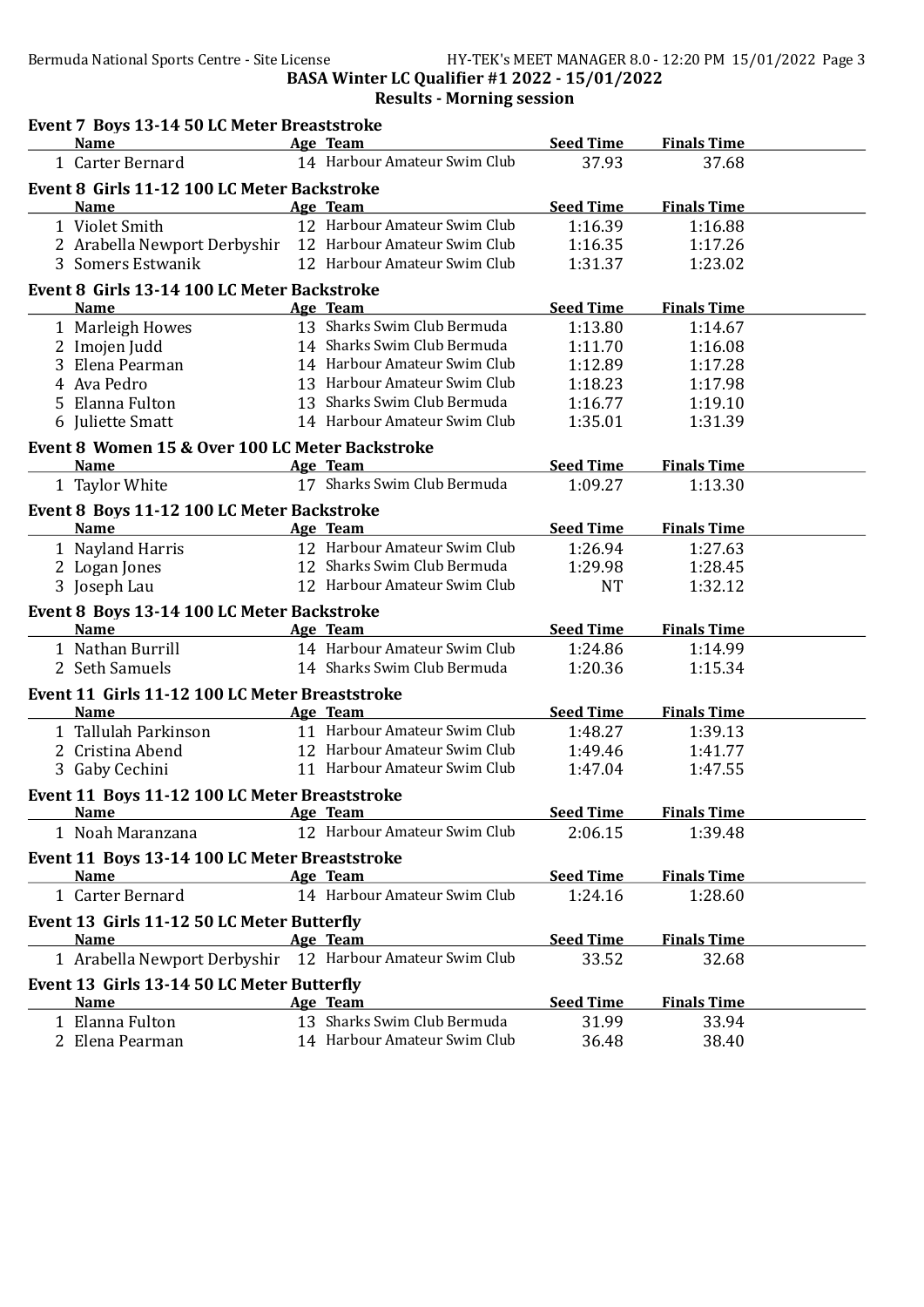Results - Morning session

| Event 13 Boys 11-12 50 LC Meter Butterfly      |                              |                  |                    |
|------------------------------------------------|------------------------------|------------------|--------------------|
| Name                                           | Age Team                     | <b>Seed Time</b> | <b>Finals Time</b> |
| 1 Joseph Lau                                   | 12 Harbour Amateur Swim Club | 37.85            | 37.90              |
| Event 13 Men 15 & Over 50 LC Meter Butterfly   |                              |                  |                    |
| <b>Name</b>                                    | Age Team                     | <b>Seed Time</b> | <b>Finals Time</b> |
| 1 Adriano Rymon-Lipinski                       | 17 Sharks Swim Club Bermuda  | 33.43            | 33.91              |
| Event 14 Girls 11-12 200 LC Meter IM           |                              |                  |                    |
| <b>Name</b>                                    | Age Team                     | <b>Seed Time</b> | <b>Finals Time</b> |
| 1 Cristina Abend                               | 12 Harbour Amateur Swim Club | 3:55.75          | 3:04.83            |
| 2 Tallulah Parkinson                           | 11 Harbour Amateur Swim Club | <b>NT</b>        | 3:05.97            |
| 3 Gaby Cechini                                 | 11 Harbour Amateur Swim Club | 3:18.50          | 3:13.30            |
| --- Katherine Wheddon                          | 12 Harbour Amateur Swim Club | 3:17.62          | DQ                 |
| Event 15 Girls 11-12 50 LC Meter Freestyle     |                              |                  |                    |
| <b>Name</b>                                    | <b>Age Team</b>              | <b>Seed Time</b> | <b>Finals Time</b> |
| 1 Violet Smith                                 | 12 Harbour Amateur Swim Club | 32.91            | 32.77              |
| 2 Somers Estwanik                              | 12 Harbour Amateur Swim Club | 37.97            | 32.92              |
| 3 Sienna Spurling                              | 12 Harbour Amateur Swim Club | 33.36            | 33.21              |
| Event 15 Girls 13-14 50 LC Meter Freestyle     |                              |                  |                    |
| <b>Name</b>                                    | Age Team                     | <b>Seed Time</b> | <b>Finals Time</b> |
| 1 Marleigh Howes                               | 13 Sharks Swim Club Bermuda  | 28.44            | 29.04              |
| 2 Ava Pedro                                    | 13 Harbour Amateur Swim Club | 30.31            | 30.26              |
| 3 Agathe Candillon                             | 13 Harbour Amateur Swim Club | 30.26            | 30.34              |
| 4 Juliette Smatt                               | 14 Harbour Amateur Swim Club | 32.27            | 32.01              |
| 5 Fenella Wightman                             | 14 Harbour Amateur Swim Club | 35.41            | 32.51              |
| Event 15 Women 15 & Over 50 LC Meter Freestyle |                              |                  |                    |
| <b>Name</b>                                    | Age Team                     | <b>Seed Time</b> | <b>Finals Time</b> |
| 1 Caitlin Coleman                              | 15 Harbour Amateur Swim Club | 29.51            | 29.58              |
| 2 Tayla Horan                                  | 17 Sharks Swim Club Bermuda  | 29.10            | 29.97              |
| 3 Bella Howes                                  | 15 Sharks Swim Club Bermuda  | 28.00            | 30.26              |
| 4 Adriana Argent                               | 15 Sharks Swim Club Bermuda  | 29.24            | 30.64              |
| Event 15 Boys 10 & Under 50 LC Meter Freestyle |                              |                  |                    |
| <b>Name</b>                                    | Age Team                     | <b>Seed Time</b> | <b>Finals Time</b> |
| 1 Rory Shephard                                | 10 Harbour Amateur Swim Club | 1:04.96          | 35.49              |
| 2 Dominic Wright                               | 10 Harbour Amateur Swim Club | 39.31            | 36.51              |
| Event 15 Boys 11-12 50 LC Meter Freestyle      |                              |                  |                    |
| <b>Name</b>                                    | Age Team                     | <b>Seed Time</b> | <b>Finals Time</b> |
| 1 Noah Maranzana                               | 12 Harbour Amateur Swim Club | 36.22            | 31.72              |
| 2 Jacob Wright                                 | 12 Harbour Amateur Swim Club | 35.09            | 32.97              |
| 3 Logan Jones                                  | 12 Sharks Swim Club Bermuda  | 34.69            | 33.62              |
| 4 Nayland Harris                               | 12 Harbour Amateur Swim Club | 42.02            | 33.77              |
| Event 15 Boys 13-14 50 LC Meter Freestyle      |                              |                  |                    |
| <b>Name</b>                                    | Age Team                     | <b>Seed Time</b> | <b>Finals Time</b> |
| 1 Thomas Cechini                               | 14 Harbour Amateur Swim Club | 28.22            | 27.74              |
| 2 Nathan Burrill                               | 14 Harbour Amateur Swim Club | 28.47            | 27.93              |
| 3 Seth Samuels                                 | 14 Sharks Swim Club Bermuda  | 30.47            | 29.18              |
| 4 Carter Bernard                               | 14 Harbour Amateur Swim Club | 29.48            | 30.00              |
|                                                |                              |                  |                    |